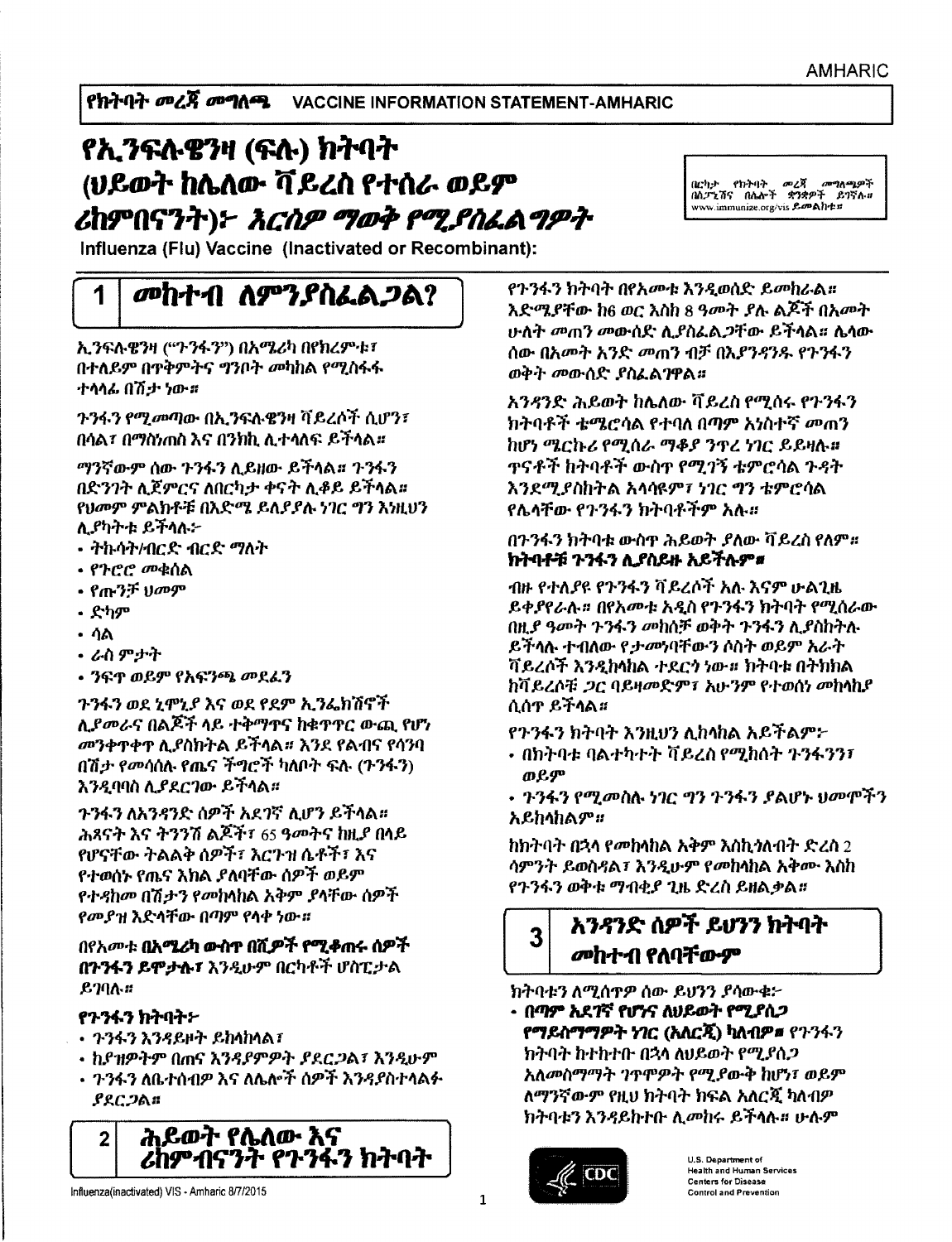ሳይሆኑ የሚበዙት የጉንፋን ክትባቶች በጥቀቱ የእንቂላል ፕሮተን ይኖራቸዋል።

· Guillain-Barre Syndrome (**APP XRTS FUT TA** የሚያደርግ በሽታ፤ ጂቢኤስ በመባልም ይጠራል)

ታመው የሚያውቁ ከሆነ። አንዳንድ ጇቢኤስ ታመው *የሚያ*ውቁ ሰዎች ይህንን ክትባት መከተብ የለባቸውም*፡*፡ ይህንን ከሐኪምዎ *ጋር መነጋገር አ*ስብዎ።

• ካ**መምዎት፡፡** በመጠኑ ታመው እያለ መከተብ ብዙ ጊዜ ችግር የለውም፣

*ነገር ግን* ሲሻልዎት ተመልሰው እ*ንዲመ*ጡ ሲጠየቁ ይችላሉ።

#### 4 የክትባቱ አለመስማማት አደ*ጋዎች*

ክትባት፣ እንደ ማንኛውም መድሃኒት፣ አሳስፌሳጊ ውጤቶች ሊታስከትል የሚችልበት እድል አለ። እነዚህ አብዛኛውን ጊዜ ቀሳል እና በራሳቸው የሚድኑ ናቸው።

የንንፋን ክትባት የሚከተቡ ብዙ ሰዎች በክትባቱ ምክንያት የሚገጥሟቸው ችግሮች የሉም።

ከጉንፋን ክትባት በኋላ የሚከሰቱ **ቀላል ችግሮች** እነዚህን ያካትታሉ፦

- መርፌ የተወጋበት ቦታ ላይ ህመም፣ መቅሳት ወይም እብጠት
- የድምጽ መሻከር
- የአይኖች ህመም*፣ መቅ*ሳት ወይም ማሳከክ
- ሳል
- ትኩሳት
- ሰው*ነት መቆረጣ*ጠም
- የራስ ምታት
- *ማሳ*ከክ
- ድካም

እነዚህ ችግሮች ከተከሰቱ፣ ብዙ ጊዜ ልክ ክትባቱን እንደተከተቡ ይጀምሩና ለ1 ወይም ለ2 ቀናት ሊቆዩ ይችላሉ።

ከጉንፋን ክትባት በኋላ የሚከሰቱ **ከበድ** *ያሉ ችግሮች* እነዚህን ያካትታሉ፦

- ሀይወት ከሌለው ሻይረስ የተሰራ የጉንፋን ክትባት hመከተብ በኋላ በመጠኑ ከፍያለ AGuillain-Barre Syndrome ወይም ጂቤኤስ (በጣም አደገኛ የሆነ ሽባ የሚያደርግ በሽታ) የመጋለዋ አደጋ ሊኖር ይችላል። ይህ አደ*ጋ* ከሚከተቡ አንድ ሚልዬን ሰዎች 1 ወይም 2 ተጨማሪ ንዳዬች ላይ የሚከሰት ነው ተብሎ ተገምቷል። ይህ በክትባት መከላከል ከሚቻለው በጉንፋን ምክንያት የሚከሰት ከባድ የተወሳሰበ ችግር አደ*ጋ ጋ*ር ሲነጻጸር በጣም አነስተኛ ነው።
- የንንፋን ክትባቱን ከኒሞኮካል (PCV13) ክትባት እና/ወይም ከ DTaP ክትባት *ጋ*ር አብረው የሚወስዱ *ትንን*ሽ ልጆች በትኩሳት ምክን*ያት የሚመጣ* ሲሻርር

(ከቁዋዋር ውጪ የሆነ የሰውነት መንቀዋቀዋ) ሊገዋማቸው ይችላል። ተጨማሪ መረጃ ዶክተርዎን ይጠይቁ። የንንፋን ክትባት የሚከተበው ልጅዎ ከቁዋዋር ውጪ የሆነ የሰውነት መንቀዋቀዋ ኖሮት የሚያውቅ ከሆነ ለዶክተርዎ ይንገሩ።

## ማንኛውንም በመርፌ የሚሰዋ ክትባት ሲወሰድ ሊከሰቱ የሚችሉ ችግሮች፦

- አንዳንድ ሰዎች ከማንኛውም ህክምና በኋላ፣ ክትባት መከተብን ጨምሮ፤ ራሳቸውን ይስታሉ። ለ15 ደቂቃ ቁጭ ማለት ወይም መጋደም ራስ መሳትንና በመውደቅ ምክንያት የሚመጡ ጉዳቶችን ለመከላከል ይረዳል። እራስዎን የማዞር ስሜት የሚሰማዎት ከሆነ፣ እይታዎ <u>ላይ ለውጥ ካለ ወይም ጆሮዎ የሚጮህበት ከሆነ</u> ለዶክተርዎ ይንገሩ።
- <u>• አንዳድ ሰዎች ትከሻቸው ላይ ጽኑ የሆነ ህመም</u> ሊያማቸውና መርፌውን የተወጉበት እጃቸውን ማንቀሳቀስ ሊቸግራቸው ይችላል። ይህ የሚከሰተው በጣም በጥቂቱ ነው።
- መድሃኒት • ማንኛውም በጣም **hog** የሆኑ የአለመስማማት ምልክቶች ሊያስከትል ይችላል። በክትባት የሚከሰት እንደዚህ አይነት አለመስማማት የተለመደ አይደለም፤ በግምት ቢያጋዋም ከአንድ ሚሊዬን መጠኖች በአንዱ ላይ ነው። የሚያ*ጋ*ጥም ከሆነ ከክትባቱ በኋላ ከጥቂት ደቂቃዎች እስከ ጥቂት ሰዓታት ባለው ጊዜ ውስዋ ነው የሚከሰተው።

እንደማንኛውም መድሃኒት፣ ክትባት ከባድ ጉዳት ወይም ሞት ሊያስከትል የሚችልበት በጣም ጠባብ እድል አለ።

የክትባቶች ደህንነት ሁልጊዜ ቁጥፐር ይደረግበታል። ለተጨማሪ መርÃ፣

www.cdc.gov/vaccinesafety/' & maht:

#### 5 ከቧድ የሆ<u>ን አ</u>ለመስማማት ካስከተለብኀስ?

## ምን መመልከት አለብኝ?

የሚያሳስብዎትን ማንኛውንም ነገር ይመልክቱ፣ ለምሳሌ በጣም ከባድ የአለመስማማት ምልክቶች፣ ከፍተኛ ትኩሳት፣ ወይም የባህርይ ለውዋ።

በጣም ከባድ የአለመሰማማት ምልክቶች እነዚህን ሊያካትቱ ይቻላሉ፤ የቆዳ መቆጣት፣ የጉሮሮ እና የፌት ማበዋ፣ የመተንፌስ ችግር፣ ፌጣን የልብ ትርታ፣ ራስ ማዞር እንዲሁም ድካም። እነዚህም ክትባቱን ከተከተቡ ከዋቂት ደቂቃዎች ወይም ሰዓታት በኋላ ሊጀምሩ ይችላሉ።

## ምን ማድረግ አለብኝ?

• በማም ከባድ የአለመስማማት ምልክት ወይም ሌላ ሊቆይ የማይችል አማዳፊ ነገር ከመሰልዎት፣ 9-1-1 ይደውሉና የታመመውን ሰው ወደ አቅራቢያዎ ሆስፒታል ይውሰዱ። ይህ ካልሆነ ግን ወደ ሐኪምዎ